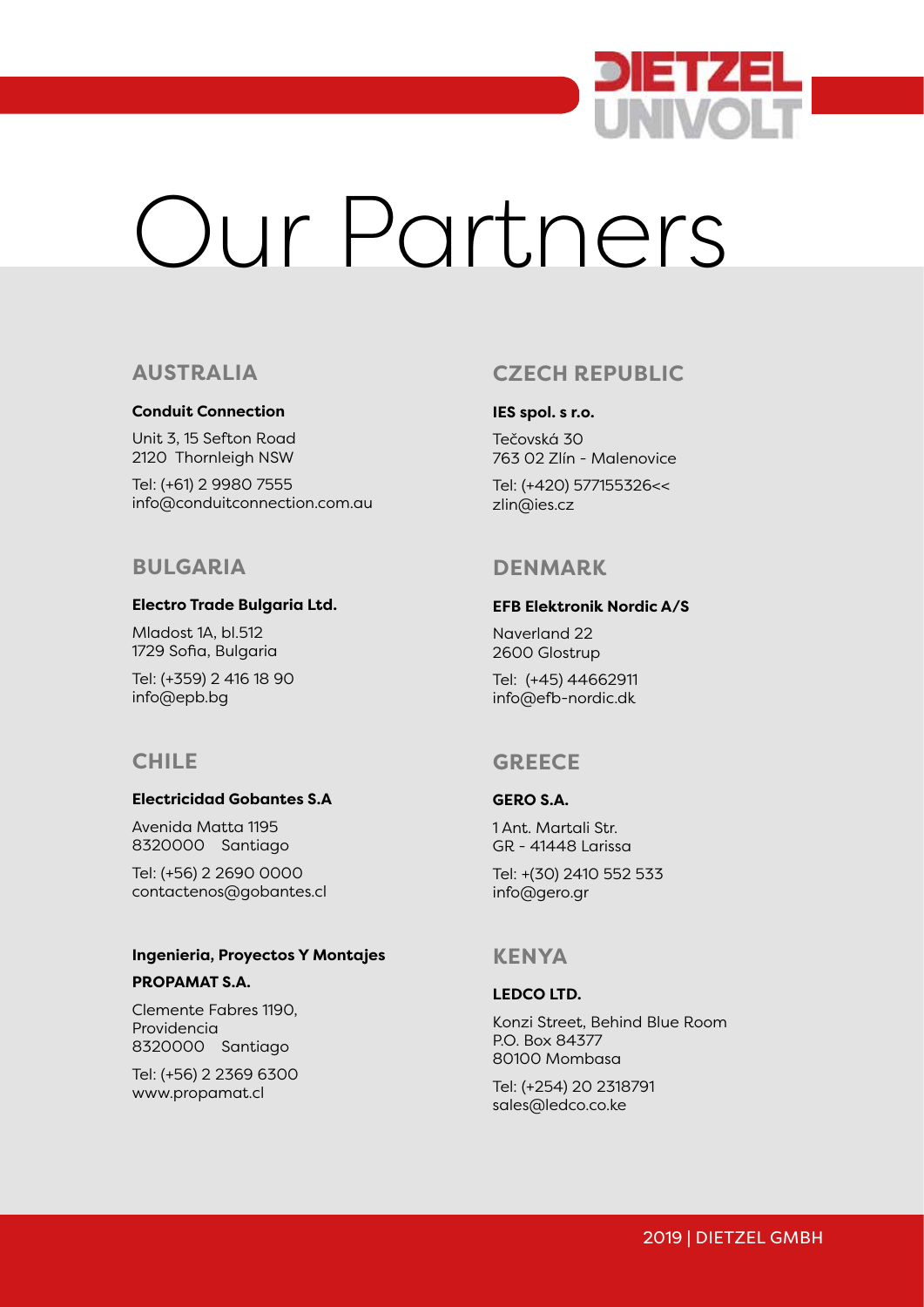

# **LATVIA**

#### **Baltic Project Group SIA**

Jelgavas street 26 Riga, Latvia

Tel: (+371) 67 881 397 sales2@bpgroup.lv

# **MOLDOVA**

#### **ELECTRODESIGN SRL**

Str. Maria Dragan 21 2044 Chisinau

Tel: (+373) 22 472 160 info@electrodesign.md

## **NORWAY**

### **HENNING AASS AS**

Møllesvingen 2 0854 OSLO Tel: (+47) 22286050 post@henning-aass.no

## **OMAN**

#### **Al Khalili Electrical LLC**

P.O Box-1869,PC-112,Ruwi Sultanate of Oman

Tel: (+968) 220 35 000 jason@alkhalili.com

# **PAKISTAN**

#### **POWER HOUSE (PVT) LTD.**

Suite # 611, 6th Floor, The Forum, G-20 Block-9, Khayaban-e-Jami, Clifton Karachi

Tel: +(92-21) 111-509-509 info@powerhouse.com.pk

## **PERU**

#### **Guillermo Romero S.A.C. Grupo Agra**

Dpto. 201 E Av. Horacio Urteaga 1156 Jesus Maria - Lima 11

Tel: :(+511) 431 6923 ventas@grupoagra.com

# **POLAND**

# **IES-PL Sp. z o.o.**

ul. Dzialowskiego 13 30-399 Kraków

Tel: (+48) 122781434 krakow@ies-pl.pl

## **ROMANIA**

#### **PROMELEK XXI SA**

Str. Libertății nr. 21 Apahida jud. Cluj

Tel. (+40) 264 207 200 marketing@promelek.ro